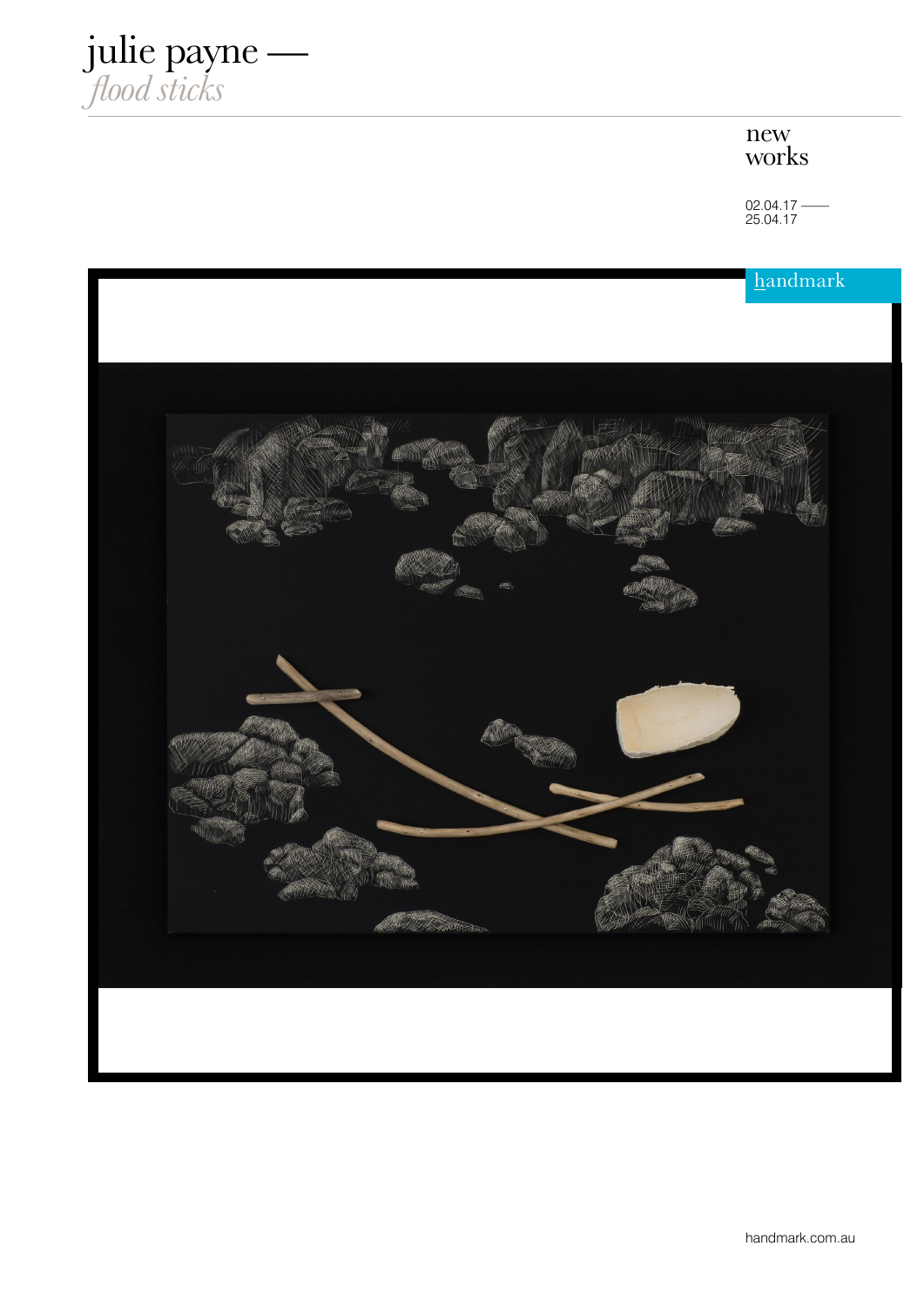

*flood sticks drift 1*  $2017$ gorge sticks and scratchboard 35 x 45 x 7 cm \$1700



*flood sticks drift 2* 2017 gorge sticks and scratchboard 35 x 45 x 7 cm \$1700



*flood sticks drift 3*

 $2017$ gorge sticks and scratchboard 65 x 65 x 7 cm \$2500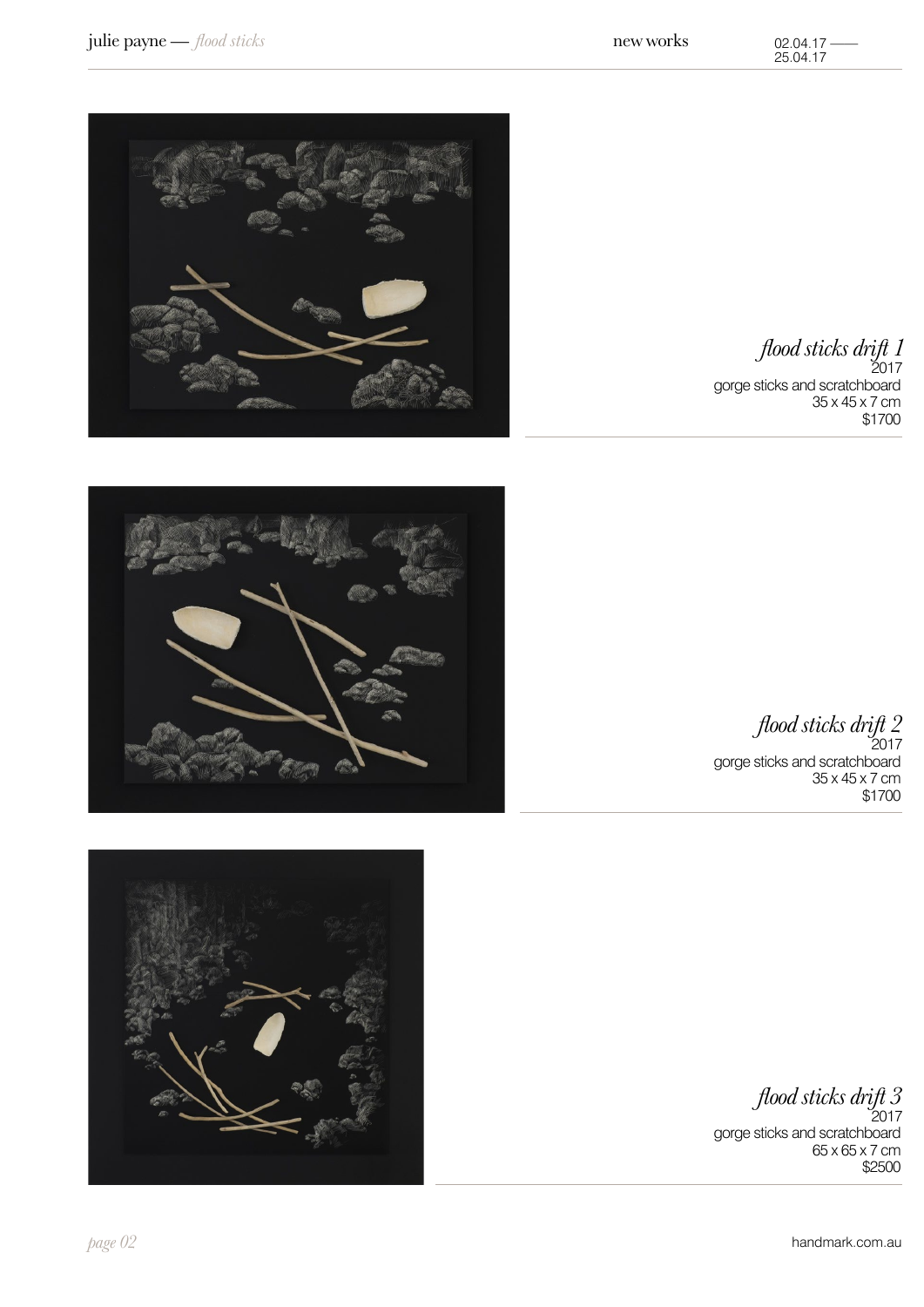

*flood sticks drift 4* , . . .<br>2017

gorge sticks and scratchboard 65 x 65 x 7 cm \$2500



*flood sticks drift 5* ,<br>2017

gorge sticks and scratchboard 65 x 65 x 7 cm \$2500

*flood sticks drift 6*

 $2017$ gorge sticks and scratchboard  $65 \times 65 \times 7$  cm \$2500

*page 03* handmark.com.au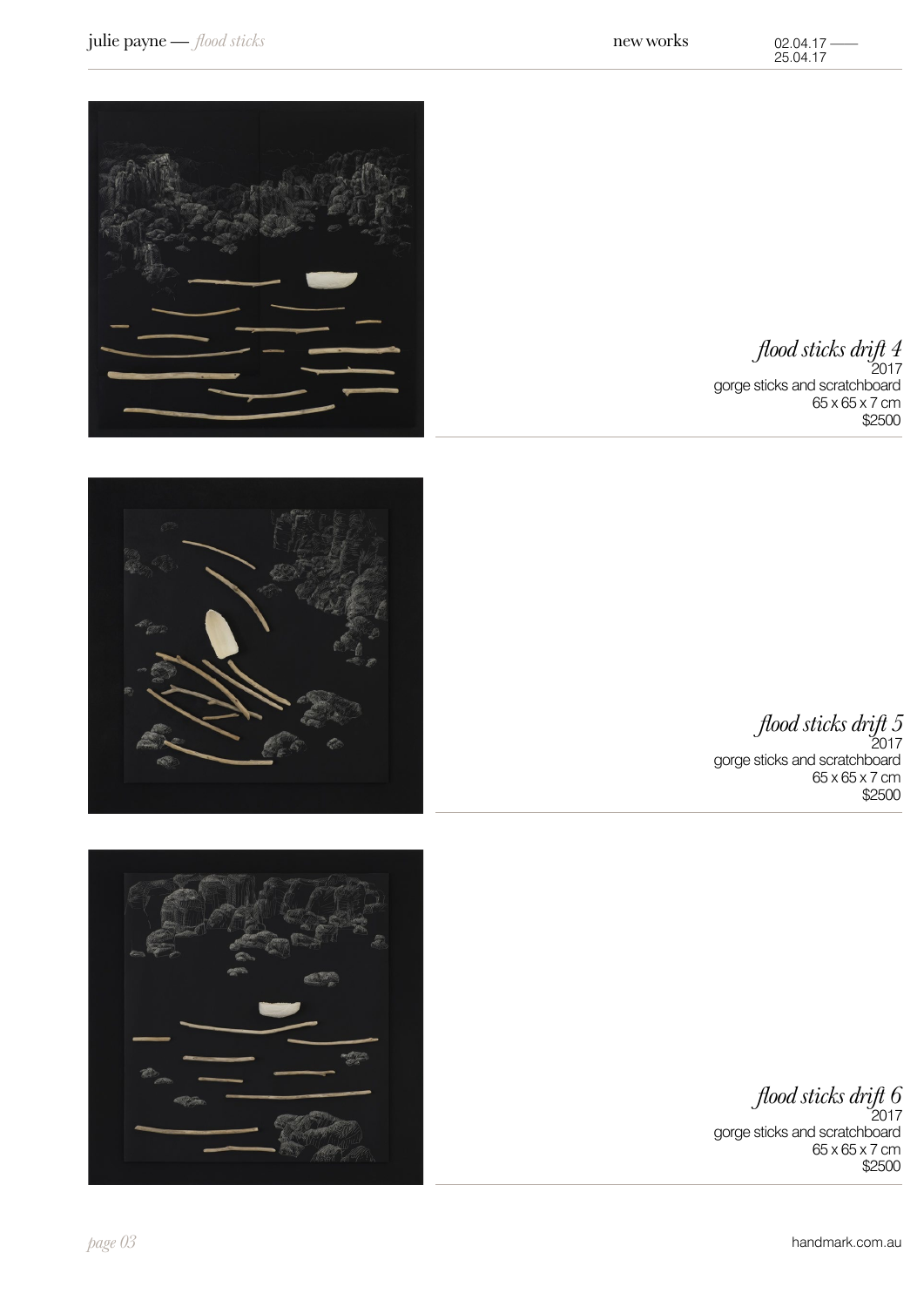

*flood sticks drift 7* 2017 gorge sticks and scratchboard 65 x 65 x 7 cm \$2500





gorge sticks and scratchboard 65 x 65 x 7 cm \$2500



*flood sticks drift 9* ,<br>2017

gorge sticks and scratchboard 95 x 95 x 7 cm \$5000